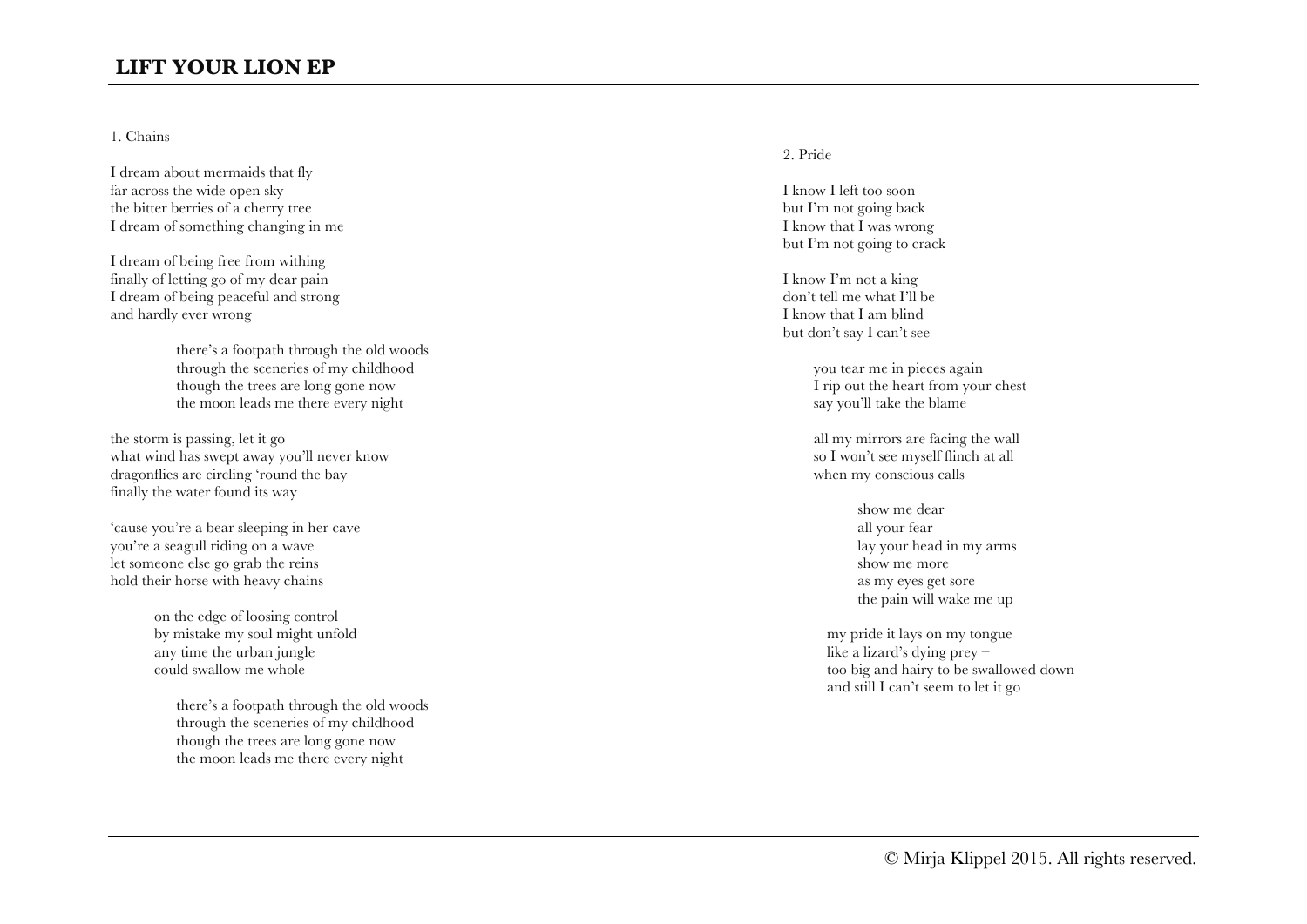# 3. Joy

gone are the days of wisdom days of innocent youth gone are my days of wisdom the times I knew the truth

some say we get wiser with years I only go down some say they get wiser with years I only go down

down with the pressure of eroding hills down with compression of continental plates

> in a kittens reckless steps fhere's a pattern so careless like stars splashed out on a canvas sky

> > on a childs fingertips there's an ancient joy pictures so bright they're impossible to hide

### 4. Lift Your Lion

hey leader I feel your despair on your palms it's all cold and clear

hello kingdom see that wave drawing near a million people from the sea of fear

> you say we can't make it but we will say we can't take it but we do the sun will rise above the shores

"why are you here?" sir, it's because you were there there are consequences that we all have to share

the echoes of war they still run in my blood make me shiver when I hear you talk

> you say we can't make it but we will say we can't take it but we do the sun still rises above these shores

> > you came to this world to let your soul be heard rise up from your seat now and lift your lion on his feet